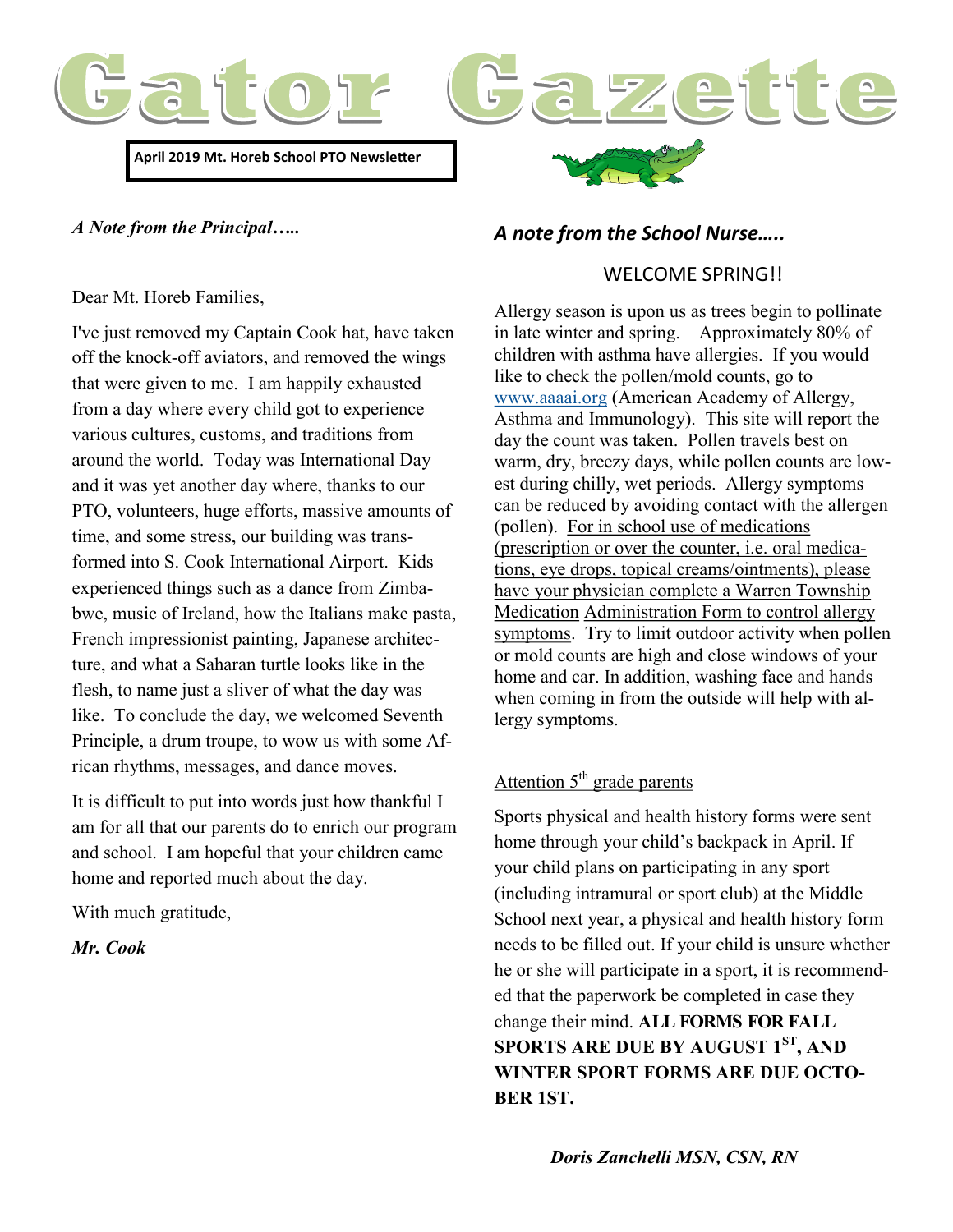## **Parents Night Out**

Thank you, Toni-Ann and Darlene, for arranging! We had a great turnout. Thank you to all who attended!

#### **Read Across America**

Students had a great time celebrating Read Across America Day. Many students dressed up as their favorite Dr. Seuss and favorite book characters.

A huge thank you to Ms. Burkhardt, Danielle Lader and all who volunteered to make this day one that our children will be sure to remember!

#### **International Day**

Children had a fantastic time traveling to each country and learning about all the various countries this year. A big thank you to Toni-Ann, Danielle, and Mr. Cook! Thank you to all the country heads and volunteers and Mr. Lou and his crew for assisting in getting the rooms ready!

#### **Box Tops**

Please continue to send in your box tops and help us reach our goal of \$1,000 this year! As of the last tally, the classes who have collected the most box tops are:

- 1. Mr. Jones (3rd grade)
- 2. Ms. Haydu (2nd grade)
- 3. Mrs. McMahon/Mrs. Annese (3rd grade)

#### **KEEP SENDING THOSE BOX TOPS IN!!!!!**

#### **Ice Cream Day**

Ice cream days will be held on Tuesday, April 2<sup>nd</sup> and 30th

The cost of ice cream is \$1.00 and can be purchased with cash or a snack card. Snack cards are available to purchase on ice cream days.

### **Upcoming Events**

- General PTO meeting: April  $10^{th}$  at 12:45 PM
- Science Fair will be held on Friday, April 5th at 6:00 PM
- Teacher Appreciation Week will be held the week of May 6th, however planning is already underway. If you are interested in volunteering, please reach out to Carolyn Bolcar at carolynbolcar@optimum.net

#### *We would also like to thank all of our volunteers who make these programs and events possible!!*